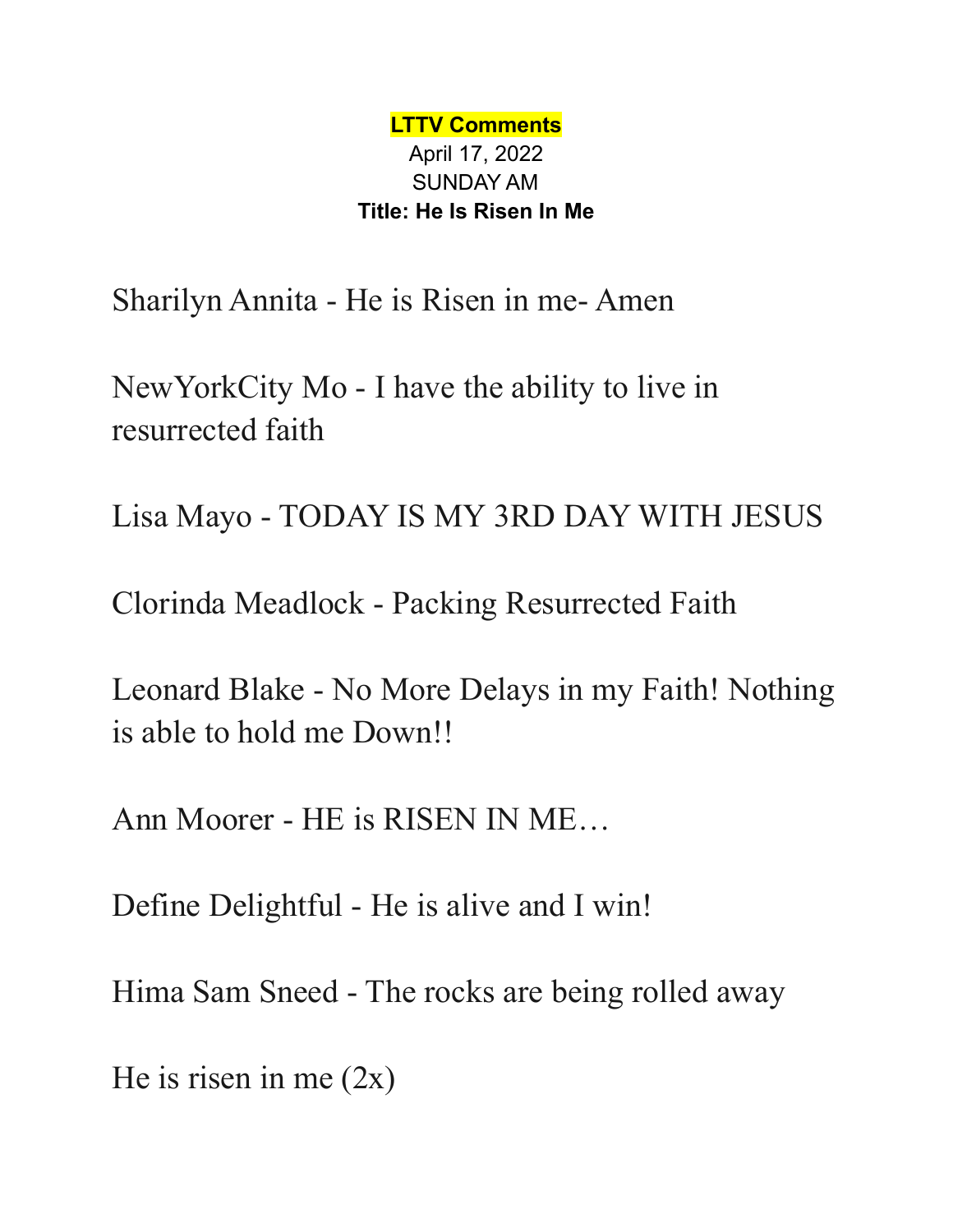Clorinda Meadlock - VICTORY!

Victoria Dixon - God, I Receive Victory on a daily basis - Hallelujah

Sharilyn Annita - Victory lives on the inside of me

He is risen in me  $(1x)$ 

Lisa Mayo - ROMANS 8-11. I HAVE SELF SAME SPIRIT AS JESUS. I AM READY TO DO EXPLOITS.

Victoria Dixon - I have Quicken Favor on every transaction - God, I Receive - Hallelujah

Lisa Mayo - AS HE IS SO I AM. I GOT APOSTLE